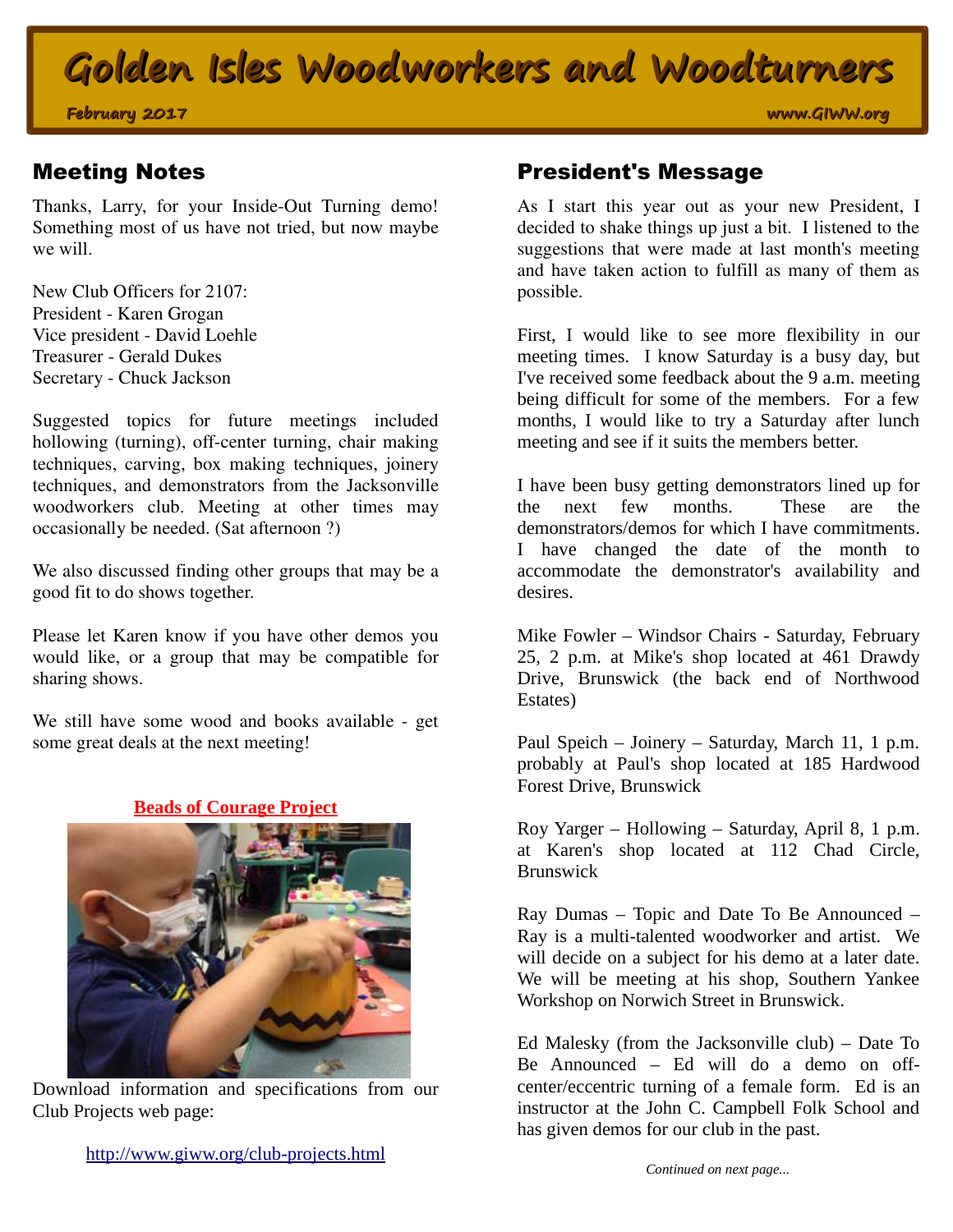*President's Message, continued from previous page…*

I think you will find all of these fellows very interesting and hope to see record turnouts for their demos.

Also, either in March or April, we will have the remaining Cline wood we purchased last Fall available for sale at 50% off the marked prices. Now, that is a real BARGAIN!!! When Paul and Larry and I priced it, we tried to come up with very reasonable prices to start with. So, this is a SUPER SALE! As the time gets closer, we will let you know when the wood will be available.

Attached with this email is a .pdf file of a collection of new woodturning videos (2016) that has been collected by Rick Morris (Rickturns.com) of Woodturning Online. Hopefully, you will find the list beneficial. Also available in our website library.

Karen Grogan, President, GIWW

**Next Meeting February 25 at 2:00 pm At Mike Fowler's 461 Drawdy Dr, Brunswick (Look for Directions in next email)**

**Change in Date, Time, and Place!**

**Bring a Chair!**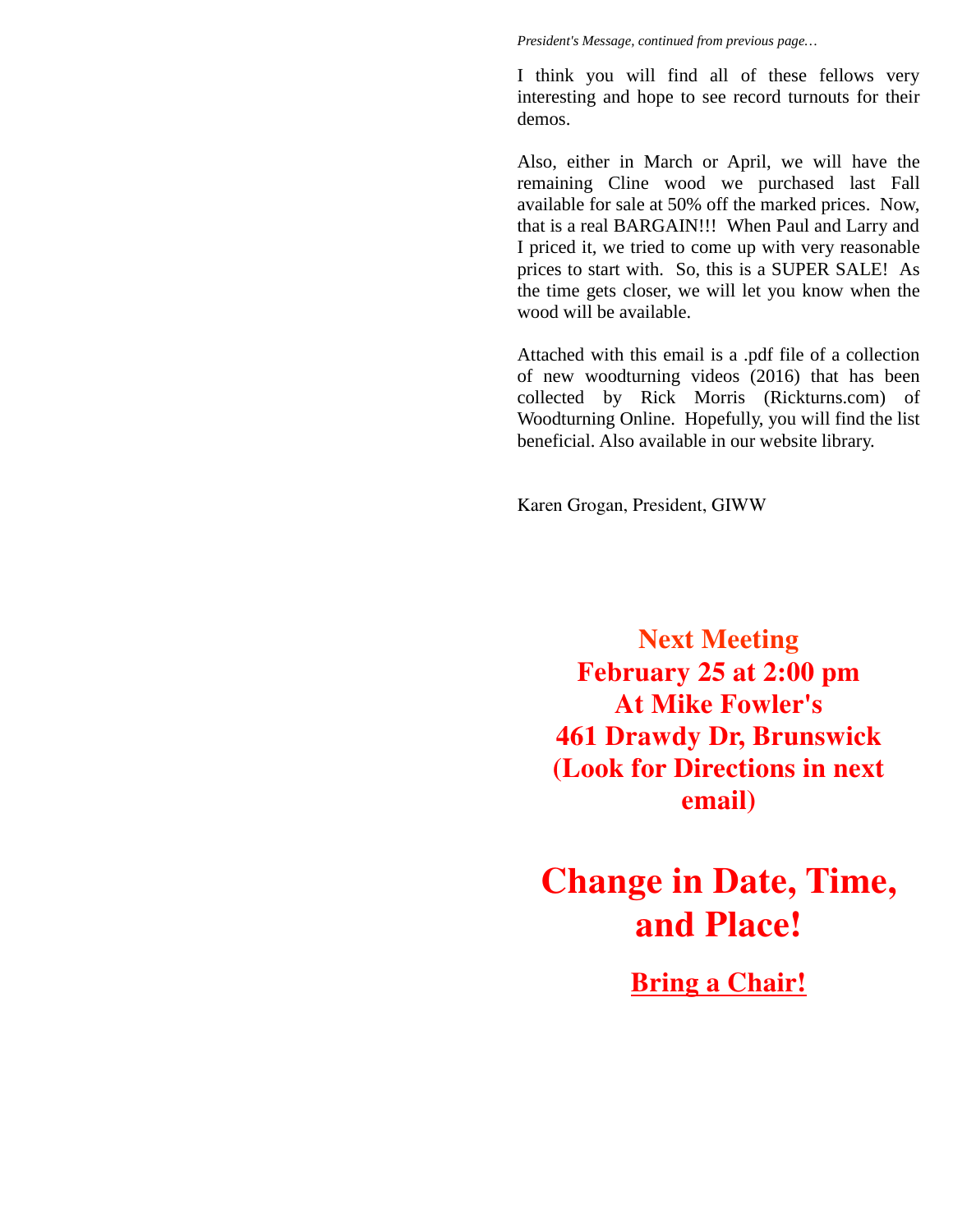# **Member's Work**









**Gerald**